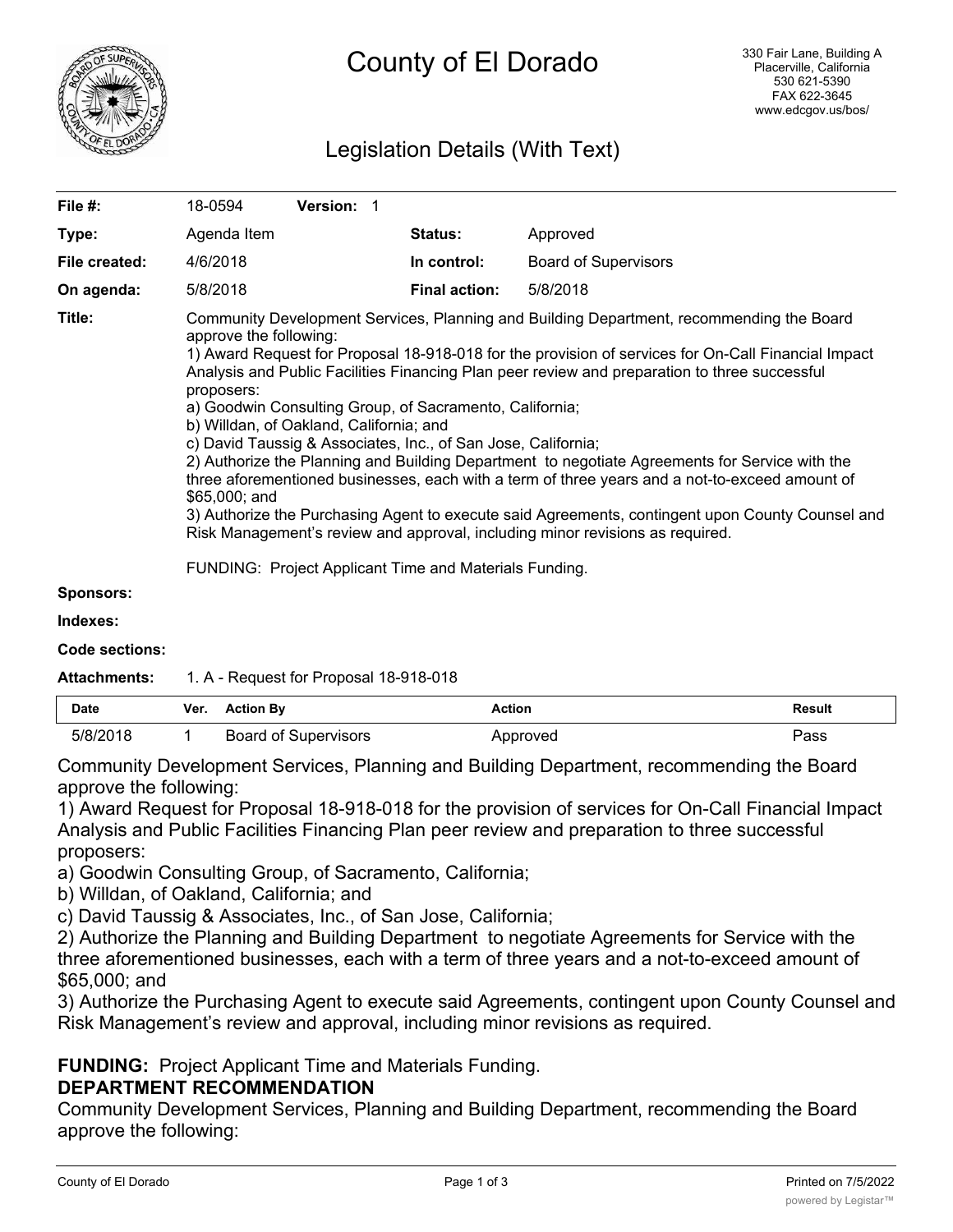1) Award Request for Proposal (RFP) 18-918-018 for the provision of services for On-Call Financial Impact Analysis (FIA) and Public Facilities Financing Plan (PFFP) peer review and preparation to three successful proposers:

a) Goodwin Consulting Group, of Sacramento, California;

b) Willdan, of Oakland, California; and

c) David Taussig & Associates, Inc., of San Jose, California;

2) Authorize the Planning and Building Department to negotiate Agreements for Service with the three aforementioned businesses, each with a term of three years and a not-to-exceed amount of \$65,000; and

3) Authorize the Purchasing Agent to execute said Agreements, contingent upon County Counsel and Risk Management's review and approval, including minor revisions as required.

Staff is also recommending the Board make findings that it is more feasible and economical to engage an outside consultant to assist the County with fiscal and financial consulting services on an as needed basis in accordance with Ordinance 3.13.040.

The County requires assistance with fiscal and financial consulting services as new development proposals are processed and implemented by the County or by other public agencies that may affect the County. There are specialty skills required for the work to be performed under this Agreement that are not expressly identified in County classifications. In addition, tasks related to the FIA and PFFP require short term, but intensive, work efforts that are impractical for current County staff to perform without impacting other operational duties. The level of work is too infrequent to warrant hiring new employees. The independent contractor will serve as short term, highly specialized staff support on very critical and time sensitive projects.

Preparation of FIA and PFFP documents does not imply any commitment whatsoever by the County that the Projects will be approved by the Board.

# **DISCUSSION / BACKGROUND**

In November 2017, at the request of Planning and Building Department, the Procurement and Contracts Division of the Chief Administrative Office issued a RFP for on-call services for peer review or preparation of FIA and PFFP documents. An FIA is prepared for development projects to estimate the ongoing revenues that would be generated by it and the ongoing costs that will be incurred in order to determine the fiscal impacts that will result to the County General Fund. The FIA will include a projection of property tax and sales tax revenues, transient occupancy taxes, property tax in-lieu of vehicle license fees, gas taxes, and other revenues that will result from new development within the Project. These revenues will be compared to the total cost of providing police, fire, street maintenance, park maintenance, County administration, and other services that may be funded by the General Fund. To the extent service costs exceed estimated revenues, a mechanism should be proposed in the FIA to mitigate the projected deficit.

The PFFP for a project will set forth a proposed funding strategy for public infrastructure and community facilities that are needed to serve the project. Funding capacity from land-secured financing, such as Mello-Roos or assessment districts, will be estimated and applied to assist in funding facilities in a timely manner. The PFFP will also provide an estimate of the total infrastructure burden for each land use, and determine whether these burdens are viable based on the competitive marketplace and industry-standard tests of feasibility.

The County received five proposals for the RFP. Staff reviewed and ranked all responses received,